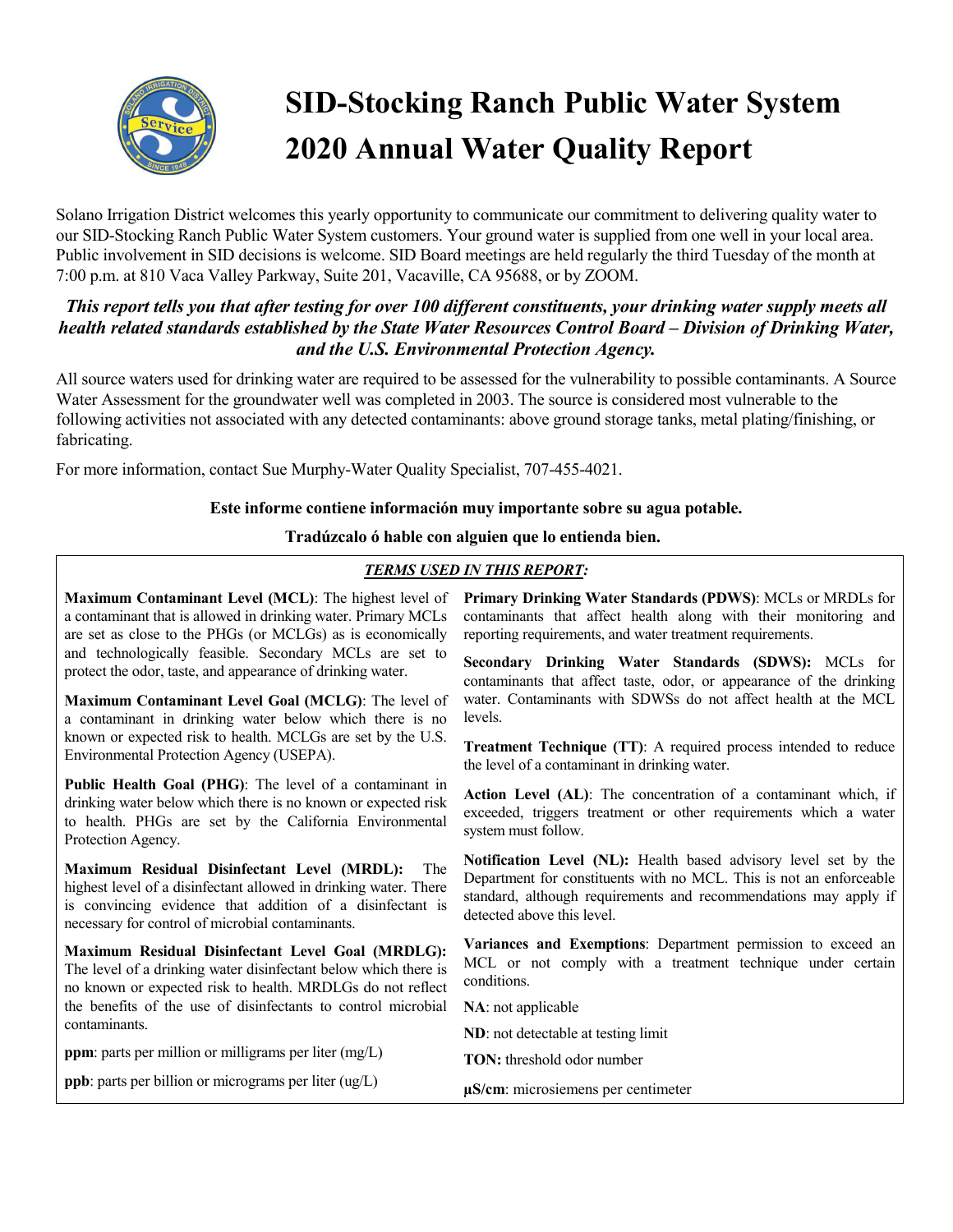**The sources of drinking water** (both tap water and bottled water) include rivers, lakes, streams, ponds, reservoirs, springs, and wells. As water travels over the surface of the land or through the ground, it dissolves naturally-occurring minerals and, in some cases, radioactive material, and can pick up substances resulting from the presence of animals or from human activity.

#### **Contaminants that may be present in source water include:**

- *Microbial contaminants*, such as viruses and bacteria that may come from sewage treatment plants, septic systems, agricultural livestock operations, and wildlife.
- *Inorganic contaminants*, such as salts and metals, that can be naturally-occurring or result from urban stormwater runoff, industrial or domestic wastewater discharges, oil and gas production, mining, or farming.
- *Pesticides and herbicides*, which may come from a variety of sources such as agriculture, urban stormwater runoff, and residential uses.
- *Organic chemical contaminants*, including synthetic and volatile organic chemicals that are byproducts of industrial processes and petroleum production, and can also come from gas stations, urban stormwater runoff, agricultural application, and septic systems.
- *Radioactive contaminants*, which can be naturally-occurring or be the result of oil and gas production and mining activities.

**In order to ensure that tap water is safe to drink**, USEPA and the State Water Resources Control Board (State Board) prescribe regulations that limit the amount of certain contaminants in water provided by public water systems. State Board regulations also establish limits in bottled water that must provide the same protection for public health.

**Tables below list all of the drinking water contaminants that were detected during the most recent sampling for the constituent**. The presence of these contaminants in the water does not necessarily indicate that the water poses a health risk. The State Board allows systems to monitor for certain contaminants less than once per year because the concentrations of these contaminants do not change frequently.

| <b>TABLE 1 - SAMPLING RESULTS SHOWING THE DETECTION OF BACTERIA</b> |                                |                                                     |                                                                                                            |            |                      |                                                                   |  |  |  |  |
|---------------------------------------------------------------------|--------------------------------|-----------------------------------------------------|------------------------------------------------------------------------------------------------------------|------------|----------------------|-------------------------------------------------------------------|--|--|--|--|
| <b>Microbiological Constituents</b>                                 | Highest No.<br>of detections   | No. of<br>months<br>in<br>violation                 | <b>MCL</b>                                                                                                 |            | <b>MCLG</b>          | <b>Typical Source of Bacteria</b>                                 |  |  |  |  |
| Total Coliform Bacteria                                             | (In a mo.)<br>$\Omega$         | $\theta$                                            | More than 1 sample in a<br>month with a detection                                                          |            | $\theta$             | Naturally present in the environment                              |  |  |  |  |
| E. coli                                                             | (In the year)<br>$\theta$      | $\theta$                                            | A routine sample and a repeat<br>sample detect total coliform<br>and either sample also detects<br>E. coli |            | $\theta$             | Human and animal fecal waste                                      |  |  |  |  |
| <b>TABLE 2 - CUSTOMER TAP SAMPLING RESULTS FOR LEAD AND COPPER</b>  |                                |                                                     |                                                                                                            |            |                      |                                                                   |  |  |  |  |
| <b>Lead and Copper</b><br>(reporting units)                         | No. of<br>samples<br>collected | 90 <sup>th</sup><br>percentile<br>level<br>detected | No. of sites<br>exceeding AL                                                                               | AI.        | <b>PHG</b>           | <b>Typical Source of Constituent</b>                              |  |  |  |  |
| Lead (ppb)<br>7/17/2018                                             | 5                              | 4.50                                                | $\theta$                                                                                                   | 15         | 0.2                  | Internal corrosion of household water<br>plumbing systems         |  |  |  |  |
| Copper (ppm)<br>7/17/2018                                           | 5                              | 0.520                                               | $\theta$                                                                                                   | 1.3        | 0.3                  | Internal corrosion of household water<br>plumbing systems         |  |  |  |  |
| <b>TABLE 3 - SAMPLING RESULTS FOR SODIUM AND HARDNESS</b>           |                                |                                                     |                                                                                                            |            |                      |                                                                   |  |  |  |  |
| <b>Constituent</b><br>(reporting units)                             | <b>Sample</b><br><b>Date</b>   | Average<br>Level<br><b>Detected</b>                 | <b>Range of</b><br><b>Detections</b>                                                                       | <b>MCL</b> | <b>PHG</b><br>(MCLG) | <b>Typical Source of Constituent</b>                              |  |  |  |  |
| Sodium (ppm)                                                        | 4/23/2020                      | 82                                                  | 82                                                                                                         | none       | none                 | Salt present in the water and is generally<br>naturally occurring |  |  |  |  |
| Hardness (ppm)                                                      | 4/23/2020                      | 78                                                  | 78                                                                                                         | none       | none                 | Sum of cations present in the water                               |  |  |  |  |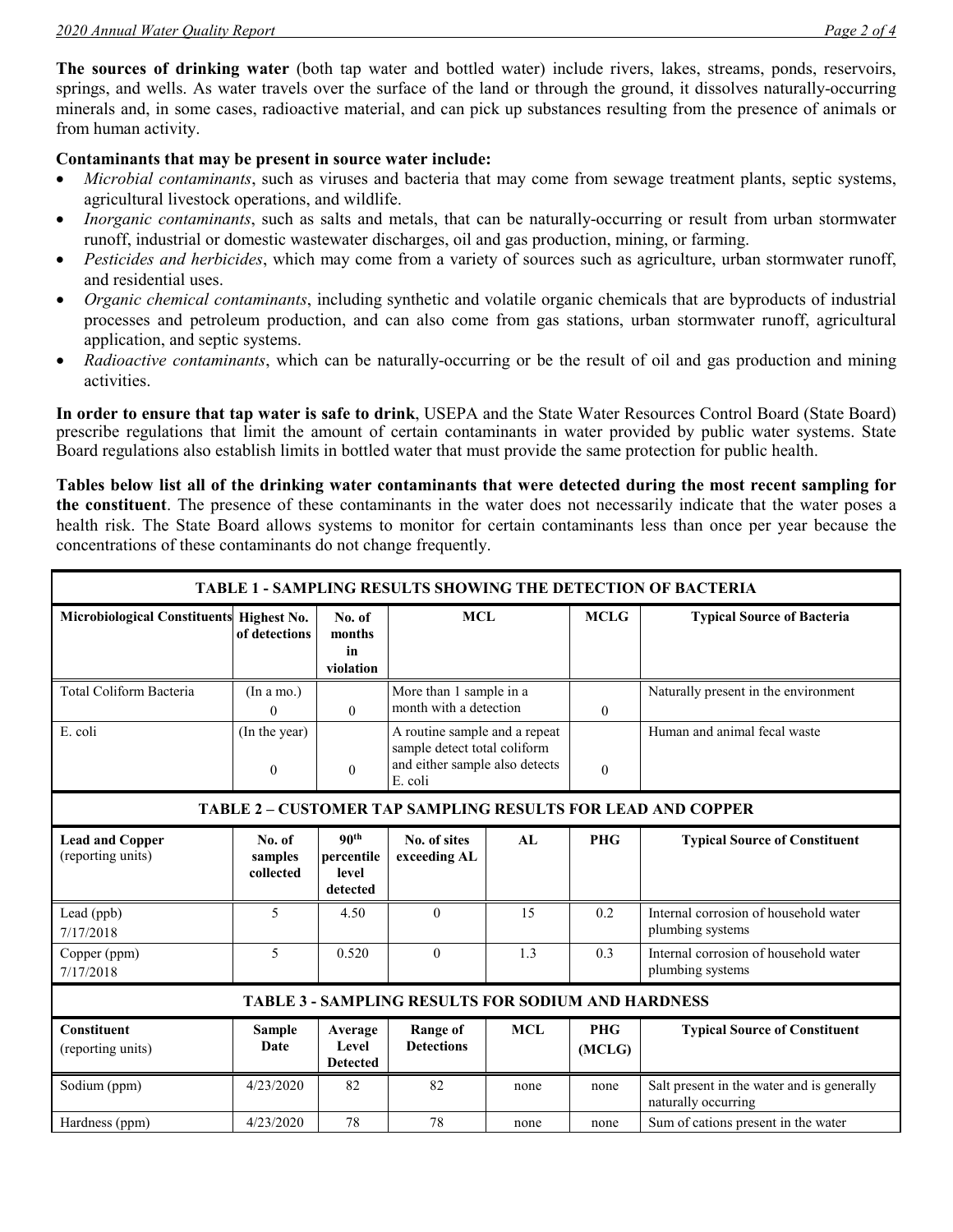| TABLE 4 - DETECTION OF CONSTITUENTS WITH A PRIMARY DRINKING WATER STANDARD                                    |                       |                                     |                                      |                      |                                 |                                                                                     |  |  |  |  |
|---------------------------------------------------------------------------------------------------------------|-----------------------|-------------------------------------|--------------------------------------|----------------------|---------------------------------|-------------------------------------------------------------------------------------|--|--|--|--|
| <b>Constituent</b><br>(reporting units)                                                                       | <b>Sample</b><br>Date | Average<br>Level<br><b>Detected</b> | Range of<br><b>Detections</b>        | <b>MCL</b><br>[MRDL] | <b>PHG</b><br>(MCLG)<br>[MRDLG] | <b>Typical Source of Constituent</b>                                                |  |  |  |  |
| Arsenic (ppb)                                                                                                 | 4/23/2020             | 8.1                                 | 8.1                                  | 50                   | 0.004                           | Erosion of natural deposits; residue from<br>some surface water treatment processes |  |  |  |  |
| Barium (ppm)                                                                                                  | 4/23/2020             | 0.11                                | 0.11                                 | $\mathbf{1}$         | $\overline{2}$                  | Discharge of oil drilling wastes, metal<br>refineries; erosion of natural deposits  |  |  |  |  |
| Disinfection Byproducts, Disinfectant Residuals, and Disinfection Byproduct Precursors in Distribution System |                       |                                     |                                      |                      |                                 |                                                                                     |  |  |  |  |
| Total Trihalomethanes (ppb)                                                                                   | 7/6/2020              | ND                                  | ND                                   | 80                   | <b>NA</b>                       | By-product of drinking water<br>chlorination                                        |  |  |  |  |
| Haloacetic Acids (ppb)                                                                                        | 7/6/2020              | ND                                  | <b>ND</b>                            | 60                   | NA                              | By-product of drinking water<br>chlorination                                        |  |  |  |  |
| Chlorine (ppm)                                                                                                | Monthly<br>2020       | 0.49                                | $0.06 - 1.42$                        | $[4.0]$              | $[4]$                           | Drinking water disinfectant added for<br>treatment                                  |  |  |  |  |
| TABLE 5 - DETECTION OF CONSTITUENTS WITH A SECONDARY DRINKING WATER STANDARD                                  |                       |                                     |                                      |                      |                                 |                                                                                     |  |  |  |  |
| Constituent<br>(reporting units)                                                                              | <b>Sample</b><br>Date | Average<br>Level<br><b>Detected</b> | <b>Range of</b><br><b>Detections</b> | <b>MCL</b>           | <b>PHG</b><br>(MCLG)            | <b>Typical Source of Constituent</b>                                                |  |  |  |  |
| Chloride (ppm)                                                                                                | 4/23/2020             | 10                                  | 10                                   | 500                  | NA                              | Runoff/leaching from natural deposits;<br>seawater influence                        |  |  |  |  |
| Color (units)                                                                                                 | 4/23/2020             | 5                                   | 5                                    | 15                   | NA                              | Naturally occurring materials                                                       |  |  |  |  |
| Iron (ppb)                                                                                                    | 4/23/2020             | 110                                 | 110                                  | 300                  | <b>NA</b>                       | Leaching from natural deposits;<br>industrial wastes                                |  |  |  |  |
| Manganese (ppb)                                                                                               | 4/23/2020             | 93*                                 | 93*                                  | 50                   | NA                              | Leaching from natural deposits                                                      |  |  |  |  |
| Odor (unit)                                                                                                   | 4/23/2020             | 3.0                                 | 3.0                                  | 3                    | NA                              | Naturally occurring materials                                                       |  |  |  |  |
| Specific Conductance (µS/cm)                                                                                  | 4/23/2020             | 470                                 | 470                                  | 1600                 | NA                              | Substances that form ions when in water;<br>seawater influence                      |  |  |  |  |
| Sulfate (ppm)                                                                                                 | 4/23/2020             | 22                                  | 22                                   | 500                  | NA                              | Runoff/leaching from natural deposits;<br>industrial wastes                         |  |  |  |  |
| Total Dissolved Solids (ppm)                                                                                  | 4/23/2020             | 290                                 | 290                                  | 1000                 | NA                              | Runoff/leaching from natural deposits                                               |  |  |  |  |
| Turbidity (units)                                                                                             | 4/23/2020             | 0.66                                | 0.66                                 | 5                    | NA                              | Soil runoff                                                                         |  |  |  |  |

**\****Any violation of an MCL, MRDL, or TT is asterisked. Additional information regarding the violation is provided later in this report.*

**Secondary Drinking Water Standards (SDWS):** MCLs for contaminants that affect taste, odor, or appearance of the drinking water. **Contaminants with SDWSs do not affect health at the MCL levels**.

#### **Summary Information for Constituents Exceeding an MCL, MRDL, or AL, or a Violation of Any Treatment Technique or Monitoring and Reporting Requirement**

\* Manganese was found at levels that exceed the secondary MCL of 50 ppb. The manganese MCL was set to protect you against unpleasant aesthetic effects (e.g., color, taste, odor) and the staining of plumbing fixtures

(e.g., tubs and sinks) and clothing while washing. The high manganese levels are due to leaching of natural deposits.